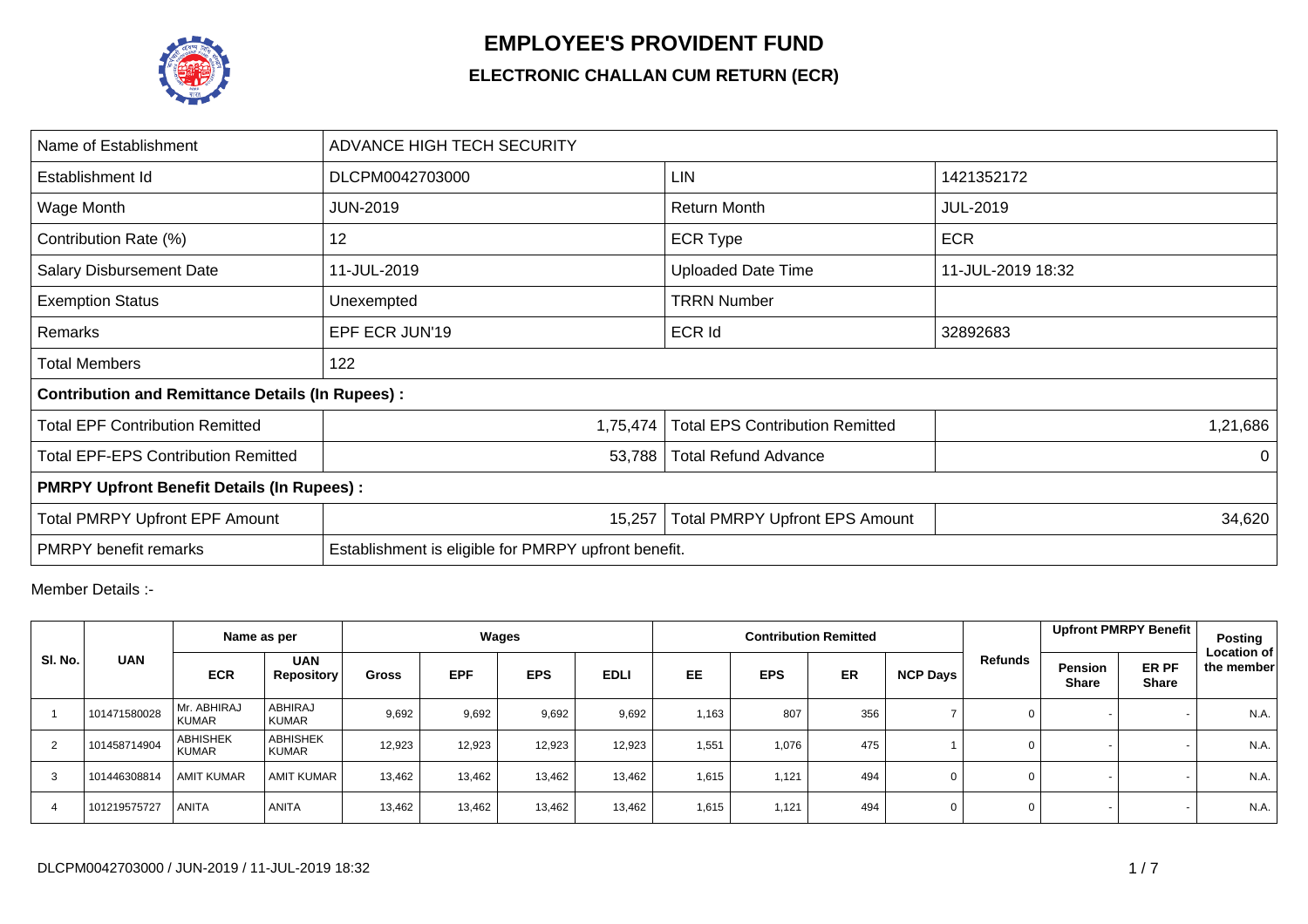|                |              | Name as per                                 |                                                |              |            | Wages      |             |       |            | <b>Contribution Remitted</b> |                 |                |                                | <b>Upfront PMRPY Benefit</b> | Posting                          |
|----------------|--------------|---------------------------------------------|------------------------------------------------|--------------|------------|------------|-------------|-------|------------|------------------------------|-----------------|----------------|--------------------------------|------------------------------|----------------------------------|
| SI. No.        | <b>UAN</b>   | <b>ECR</b>                                  | <b>UAN</b><br><b>Repository</b>                | <b>Gross</b> | <b>EPF</b> | <b>EPS</b> | <b>EDLI</b> | EE.   | <b>EPS</b> | <b>ER</b>                    | <b>NCP Days</b> | <b>Refunds</b> | <b>Pension</b><br><b>Share</b> | ER PF<br><b>Share</b>        | <b>Location of</b><br>the member |
| 5              | 101087749327 | Mr. ANUBHAV<br><b>SINGH</b>                 | ANUBHAV<br><b>SINGH</b>                        | 13,462       | 13,462     | 13,462     | 13,462      | 1,615 | 1,121      | 494                          | $\Omega$        | 0              | 1,121                          | 494                          | N.A.                             |
| 6              | 101067269467 | <b>ARUN KUMAR</b>                           | ARUN<br><b>KUMAR</b>                           | 12,923       | 12,923     | 12,923     | 12,923      | 1,551 | 1,076      | 475                          | $\overline{1}$  | $\mathbf{0}$   |                                |                              | N.A.                             |
| $\overline{7}$ | 101209488191 | <b>ARUN YADAV</b>                           | <b>ARUN YADAV</b>                              | 13,462       | 13,462     | 13,462     | 13,462      | 1,615 | 1,121      | 494                          | $\Omega$        | 0              | 1,121                          | 494                          | N.A.                             |
| 8              | 100634808941 | <b>ASHA DAS</b>                             | ASHA DAS                                       | 11,846       | 11,846     | 11,846     | 11,846      | 1,422 | 987        | 435                          | 3               | $\mathbf{0}$   |                                |                              | N.A.                             |
| 9              | 101471375524 | ASHOK<br><b>SHARMA</b>                      | <b>ASHOK</b><br><b>SHARMA</b>                  | 10,231       | 10,231     | 10,231     | 10,231      | 1,228 | 852        | 376                          | 6               | 0              |                                |                              | N.A.                             |
| 10             | 100634810887 | <b>AVINASH</b><br><b>KUMAR</b>              | <b>AVINASH</b><br><b>KUMAR</b>                 | 12,654       | 12,654     | 12,654     | 12,654      | 1,518 | 1,054      | 464                          | $\overline{2}$  | 0              |                                |                              | N.A.                             |
| 11             | 101332022605 | Mrs. BABITA                                 | <b>BABITA</b>                                  | 12,923       | 12,923     | 12,923     | 12,923      | 1,551 | 1,076      | 475                          | $\overline{1}$  | 0              | Deactivated                    | Deactivated                  | N.A.                             |
| 12             | 101047105876 | <b>BABITA</b>                               | <b>BABITA</b>                                  | 13,462       | 13,462     | 13,462     | 13,462      | 1,615 | 1,121      | 494                          | $\Omega$        | 0              |                                |                              | N.A.                             |
| 13             | 100987131212 | Mr. BAMBAM<br><b>KUMAR</b><br><b>PASWAN</b> | <b>BAMBAM</b><br><b>KUMAR</b><br><b>PASWAN</b> | 13,462       | 13,462     | 13,462     | 13,462      | 1,615 | 1,121      | 494                          | $\mathbf 0$     | 0              |                                |                              | N.A.                             |
| 14             | 100551205569 | <b>BHARAT KR</b>                            | <b>BHARAT</b><br><b>KUMAR</b><br>MANDAL        | 8,077        | 8,077      | 8,077      | 8,077       | 969   | 673        | 296                          | 10              | $\mathbf 0$    |                                |                              | N.A.                             |
| 15             | 101202213967 | Mr.<br><b>BHUPENDER</b>                     | <b>BHUPENDER</b>                               | 13,462       | 13,462     | 13,462     | 13,462      | 1,615 | 1,121      | 494                          | $\mathbf 0$     | $\mathbf 0$    |                                |                              | N.A.                             |
| 16             | 101086023345 | <b>BRAJENDRA</b><br>KUMAR                   | <b>BRAJENDRA</b><br><b>KUMAR</b>               | 13,462       | 13,462     | 13,462     | 13,462      | 1,615 | 1,121      | 494                          | $\Omega$        | 0              |                                |                              | N.A.                             |
| 17             | 101270907713 | Ms. CHANDNI                                 | CHANDNI                                        | 13,462       | 13,462     | 13,462     | 13,462      | 1,615 | 1,121      | 494                          | $\mathbf 0$     | 0              | 1,121                          | 494                          | N.A.                             |
| 18             | 101426785411 | Mr. CHANDPAL<br><b>SHARMA</b>               | CHANDPAL<br><b>SHARMA</b>                      | 12,385       | 12,385     | 12,385     | 12,385      | 1,486 | 1,032      | 454                          | $\overline{2}$  | 0              | 1,032                          | 454                          | N.A.                             |
| 19             | 101107180715 | <b>CHINTOO</b><br>MANDAL                    | <b>CHINTOO</b><br><b>MANDAL</b>                | 8,077        | 8,077      | 8,077      | 8,077       | 969   | 673        | 296                          | 10              | 0              |                                |                              | N.A.                             |
| 20             | 100551201822 | DEENANATH                                   | <b>DEENANATH</b>                               | 13,462       | 13,462     | 13,462     | 13,462      | 1,615 | 1,121      | 494                          | $\mathbf 0$     | 0              |                                |                              | N.A.                             |
| 21             | 100551202918 | <b>DEVRAJ</b>                               | <b>DEVRAJ</b>                                  | 12,923       | 12,923     | 12,923     | 12,923      | 1,551 | 1,076      | 475                          | ÷,              | 0              |                                |                              | N.A.                             |
| 22             | 101129049712 | <b>DILIP KUMAR</b>                          | <b>DILIP KUMAR</b>                             | 12,385       | 12,385     | 12,385     | 12,385      | 1,486 | 1,032      | 454                          | $\overline{2}$  | 0              | 1,032                          | 454                          | N.A.                             |
| 23             | 101458714915 | <b>GITA KUMARI</b>                          | <b>GITA KUMARI</b>                             | 12,923       | 12,923     | 12,923     | 12,923      | 1,551 | 1,076      | 475                          |                 | 0              |                                |                              | N.A.                             |
| 24             | 101186798598 | <b>HARISH KUMAF</b>                         | <b>HARISH</b><br><b>KUMAR</b>                  | 12,385       | 12,385     | 12,385     | 12,385      | 1,486 | 1,032      | 454                          | $\overline{2}$  | 0              | 1,032                          | 454                          | N.A.                             |
| 25             | 101291423288 | Mr. HIRA LAL<br>SAHU                        | <b>HIRA LAL</b><br>SAHU                        | 8,077        | 8,077      | 8,077      | 8,077       | 969   | 673        | 296                          | 10              | 0              |                                |                              | N.A.                             |
| 26             | 101361915120 | Mrs. ISRAT                                  | <b>ISRAT</b>                                   | 13,462       | 13,462     | 13,462     | 13,462      | 1,615 | 1,121      | 494                          | $\Omega$        | 0              | 1,121                          | 494                          | N.A.                             |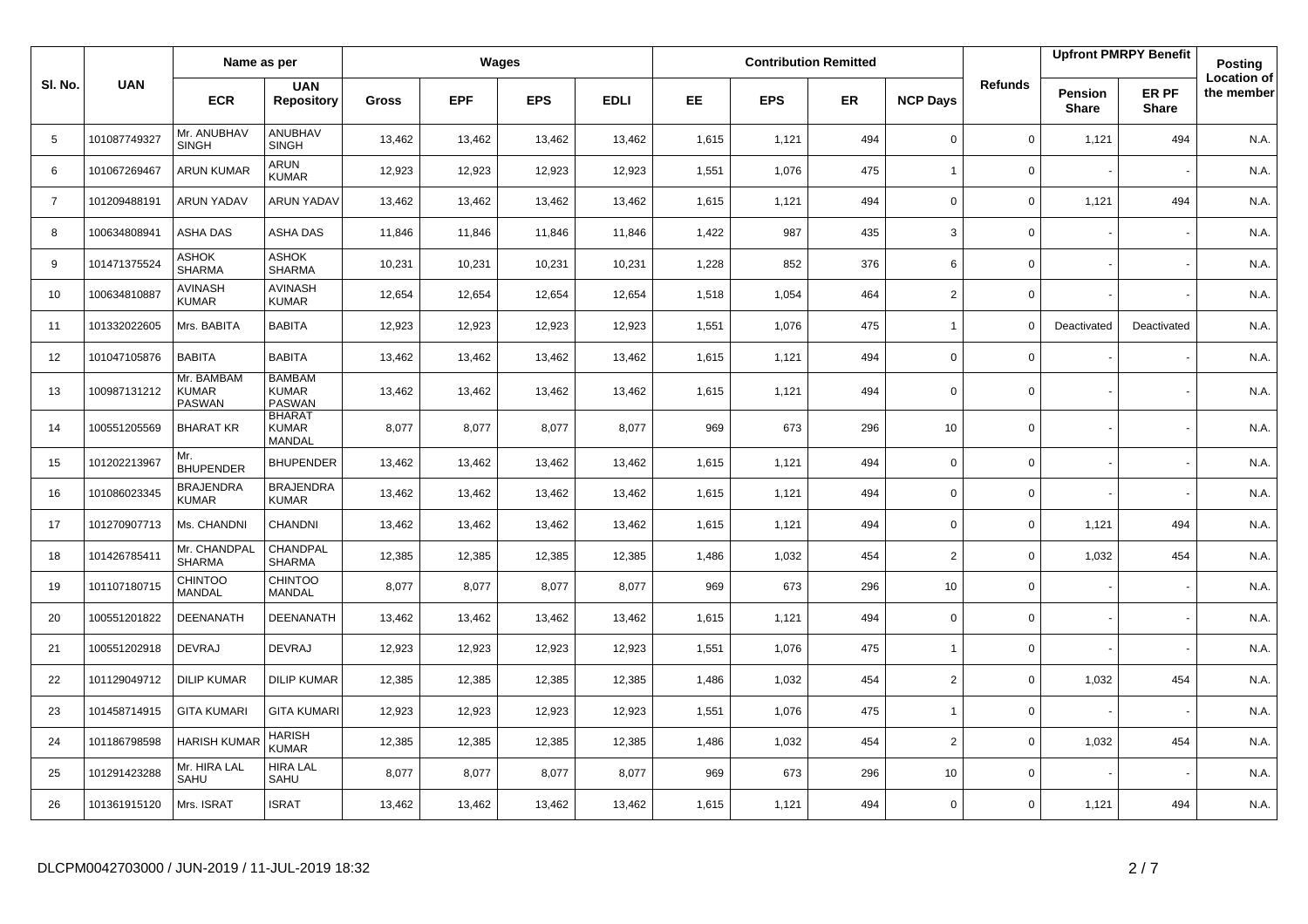|         |              | Name as per                      |                                               |              |            | Wages      |             |       |            | <b>Contribution Remitted</b> |                 |                |                         | <b>Upfront PMRPY Benefit</b> | Posting                          |
|---------|--------------|----------------------------------|-----------------------------------------------|--------------|------------|------------|-------------|-------|------------|------------------------------|-----------------|----------------|-------------------------|------------------------------|----------------------------------|
| SI. No. | <b>UAN</b>   | <b>ECR</b>                       | <b>UAN</b><br><b>Repository</b>               | <b>Gross</b> | <b>EPF</b> | <b>EPS</b> | <b>EDLI</b> | EE.   | <b>EPS</b> | <b>ER</b>                    | <b>NCP Days</b> | <b>Refunds</b> | Pension<br><b>Share</b> | ER PF<br><b>Share</b>        | <b>Location of</b><br>the member |
| 27      | 101381187673 | Mr. KAILASH<br><b>PASWAN</b>     | <b>KAILASH</b><br><b>PASWAN</b>               | 13,462       | 13,462     | 13,462     | 13,462      | 1,615 | 1,121      | 494                          | $\mathbf 0$     | 0              |                         |                              | N.A.                             |
| 28      | 101228120643 | Mr. KAPIL                        | <b>KAPIL</b>                                  | 13,462       | 13,462     | 13,462     | 13,462      | 1,615 | 1,121      | 494                          | $\Omega$        | $\mathbf 0$    |                         |                              | N.A.                             |
| 29      | 100758416227 | Mr. KARTIK                       | KARTIK                                        | 13,462       | 13,462     | 13,462     | 13,462      | 1,615 | 1,121      | 494                          | $\Omega$        | $\Omega$       | Deactivated             | Deactivated                  | N.A.                             |
| 30      | 101030547051 | Mrs.<br><b>KHUSHBOO</b>          | KHUSHBOO                                      | 13,462       | 13,462     | 13,462     | 13,462      | 1,615 | 1,121      | 494                          | $\mathbf 0$     | 0              | 1,121                   | 494                          | N.A.                             |
| 31      | 101375048932 | Mr. KISHAN                       | <b>KISHAN</b>                                 | 13,462       | 13,462     | 13,462     | 13,462      | 1,615 | 1,121      | 494                          | $\mathbf 0$     | 0              |                         |                              | N.A.                             |
| 32      | 101419412127 | LOKENDRA<br><b>KUMAR</b>         | LOKENDRA<br><b>KUMAR</b>                      | 12,385       | 12,385     | 12,385     | 12,385      | 1,486 | 1,032      | 454                          | $\overline{2}$  | $\Omega$       | Deactivated             | Deactivated                  | N.A.                             |
| 33      | 100551203135 | <b>MAMTA</b>                     | <b>MAMTA</b>                                  | 12,923       | 12,923     | 12,923     | 12,923      | 1,551 | 1,076      | 475                          | $\overline{1}$  | $\mathbf{0}$   |                         |                              | N.A.                             |
| 34      | 101226699638 | <b>MANISH KUMA</b>               | <b>MANISH</b><br><b>KUMAR</b>                 | 13,462       | 13,462     | 13,462     | 13,462      | 1,615 | 1,121      | 494                          | $\mathbf 0$     | 0              | 1,121                   | 494                          | N.A.                             |
| 35      | 100473495437 | <b>MANJU DEVI</b>                | <b>MANJU DEVI</b>                             | 13,462       | 13,462     | 13,462     | 13,462      | 1,615 | 1,121      | 494                          | $\mathbf 0$     | 0              |                         |                              | N.A.                             |
| 36      | 101434517100 | Mr. MANOHAR<br><b>PASWAN</b>     | <b>MANOHAR</b><br>PASWAN                      | 13,462       | 13,462     | 13,462     | 13,462      | 1,615 | 1,121      | 494                          | $\mathbf 0$     | 0              |                         |                              | N.A.                             |
| 37      | 101339760449 | Mr. MANOJ<br><b>KUMAR SAH</b>    | <b>MANOJ</b><br><b>KUMAR SAH</b>              | 13,462       | 13,462     | 13,462     | 13,462      | 1,615 | 1,121      | 494                          | $\mathbf 0$     | 0              | 1,121                   | 494                          | N.A.                             |
| 38      | 100551203616 | <b>MANTUN</b>                    | <b>MANTUN</b>                                 | 13,462       | 13,462     | 13,462     | 13,462      | 1,615 | 1,121      | 494                          | $\mathbf 0$     | $\Omega$       |                         |                              | N.A.                             |
| 39      | 100732911407 | Mr. MD RIZWAN<br><b>ALAM</b>     | <b>MD RIZWAN</b><br><b>ALAM</b>               | 11,846       | 11,846     | 11,846     | 11,846      | 1,422 | 987        | 435                          | 3               | 0              |                         |                              | N.A.                             |
| 40      | 101471377966 | <b>MD SALMAN</b>                 | <b>MD SALMAN</b>                              | 3,769        | 3,769      | 3,769      | 3,769       | 452   | 314        | 138                          | 18              | $\Omega$       |                         |                              | N.A.                             |
| 41      | 101458714839 | <b>MILAN CHELL</b>               | <b>MILAN CHELL</b>                            | 12,923       | 12,923     | 12,923     | 12,923      | 1,551 | 1,076      | 475                          | $\mathbf{1}$    | 0              |                         |                              | N.A.                             |
| 42      | 101458714894 | <b>MO NADEEM</b>                 | <b>MO NADEEM</b>                              | 13,462       | 13,462     | 13,462     | 13,462      | 1,615 | 1,121      | 494                          | $\mathbf 0$     | $\mathbf 0$    |                         |                              | N.A.                             |
| 43      | 101425713674 | Ms. MOHINI                       | <b>MOHINI</b>                                 | 12,385       | 12,385     | 12,385     | 12,385      | 1,486 | 1,032      | 454                          | $\overline{2}$  | 0              | 1,032                   | 454                          | N.A.                             |
| 44      | 101167949217 | Mr.<br><b>MUINUDDEEN</b>         | <b>MUINUDDEE</b><br>N                         | 10,231       | 10,231     | 10,231     | 10,231      | 1,228 | 852        | 376                          | 6               | $\mathbf 0$    |                         |                              | N.A.                             |
| 45      | 100474262799 | Mukesh Kumar                     | <b>MUKESH</b><br><b>KUMAR</b>                 | 13,462       | 13,462     | 13,462     | 13,462      | 1,615 | 1,121      | 494                          | $\mathbf 0$     | 0              |                         |                              | N.A.                             |
| 46      | 101087749287 | Mr. MUKESH<br><b>KUMAR GUPTA</b> | <b>MUKESH</b><br><b>KUMAR</b><br><b>GUPTA</b> | 13,462       | 13,462     | 13,462     | 13,462      | 1,615 | 1,121      | 494                          | $\mathbf 0$     | $\mathbf 0$    | 1,121                   | 494                          | N.A.                             |
| 47      | 101152555043 | NARENDRA                         | NARENDRA                                      | 12,923       | 12,923     | 12,923     | 12,923      | 1,551 | 1,076      | 475                          | $\overline{1}$  | $\mathbf 0$    | 1,076                   | 475                          | N.A.                             |
| 48      | 101446308748 | Mr. NEERAJ<br><b>KUMAR</b>       | NEERAJ<br><b>KUMAR</b>                        | 13,462       | 13,462     | 13,462     | 13,462      | 1,615 | 1,121      | 494                          | $\Omega$        | 0              |                         |                              | N.A.                             |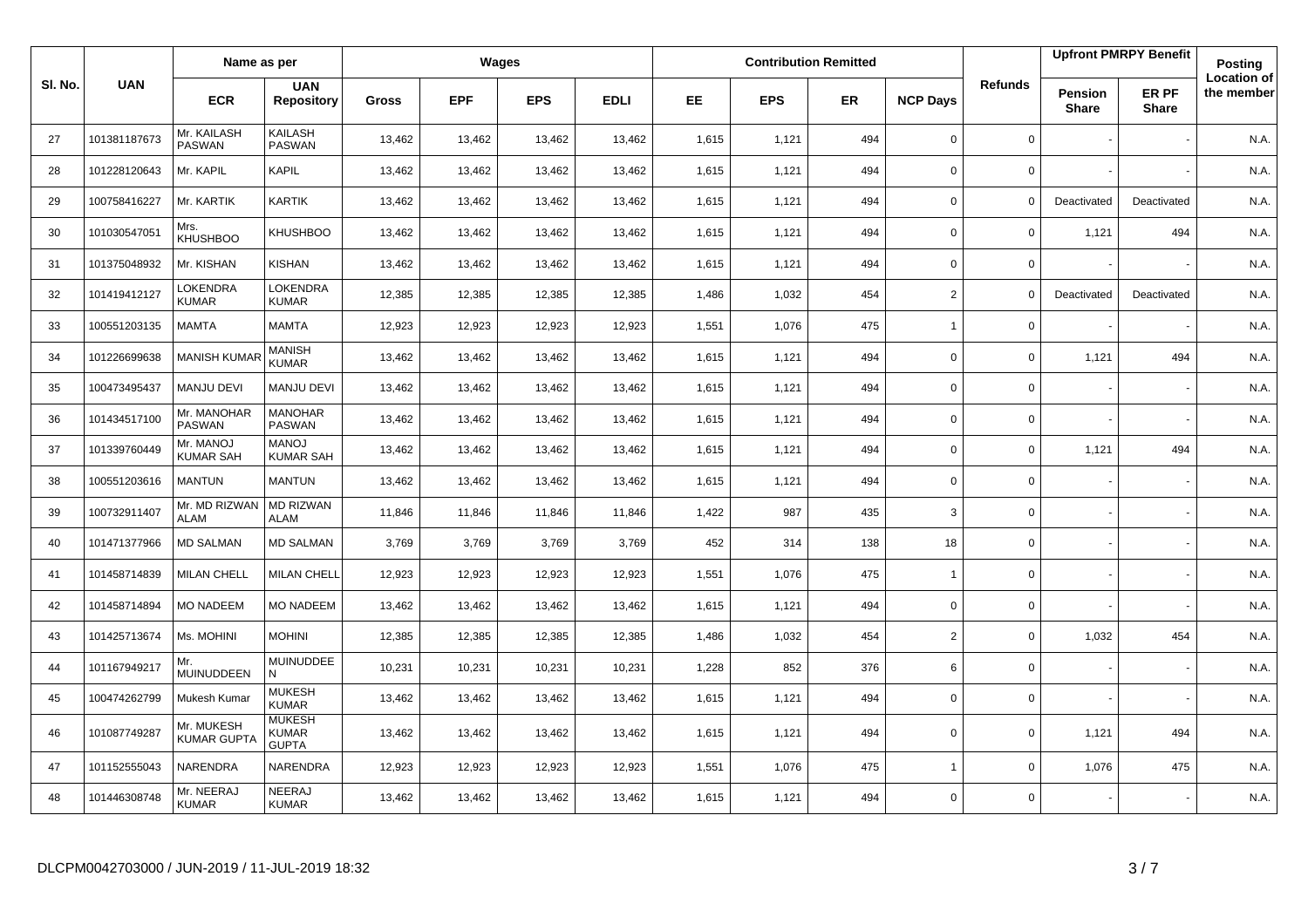|         |              | Name as per                                |                                               |              |            | Wages      |             |       |            | <b>Contribution Remitted</b> |                 |                | <b>Upfront PMRPY Benefit</b> |                       | <b>Posting</b>                   |
|---------|--------------|--------------------------------------------|-----------------------------------------------|--------------|------------|------------|-------------|-------|------------|------------------------------|-----------------|----------------|------------------------------|-----------------------|----------------------------------|
| SI. No. | <b>UAN</b>   | <b>ECR</b>                                 | <b>UAN</b><br><b>Repository</b>               | <b>Gross</b> | <b>EPF</b> | <b>EPS</b> | <b>EDLI</b> | EE.   | <b>EPS</b> | <b>ER</b>                    | <b>NCP Days</b> | <b>Refunds</b> | Pension<br><b>Share</b>      | ER PF<br><b>Share</b> | <b>Location of</b><br>the member |
| 49      | 101446308795 | <b>NIKHIL KUMAR</b><br>ANAND               | NIKHIL<br><b>KUMAR</b><br><b>ANAND</b>        | 12,923       | 12,923     | 12,923     | 12,923      | 1,551 | 1,076      | 475                          | $\mathbf{1}$    | $\mathbf 0$    |                              |                       | N.A.                             |
| 50      | 101458714825 | NIPU DEVI                                  | NIPU DEVI                                     | 13,462       | 13,462     | 13,462     | 13,462      | 1,615 | 1,121      | 494                          | $\mathbf 0$     | $\mathbf 0$    |                              |                       | N.A.                             |
| 51      | 101332022614 | Ms. NUSRAT<br><b>PARVIN</b>                | <b>NUSRAT</b><br><b>PARVIN</b>                | 12,923       | 12,923     | 12,923     | 12,923      | 1,551 | 1,076      | 475                          | $\mathbf{1}$    | $\mathbf 0$    | 1,076                        | 475                   | N.A.                             |
| 52      | 101114907648 | Mr. ONKAR<br><b>KUMAR</b><br><b>PASWAN</b> | <b>ONKAR</b><br><b>KUMAR</b><br><b>PASWAN</b> | 7,000        | 7,000      | 7,000      | 7,000       | 840   | 583        | 257                          | 12              | $\mathbf 0$    | 583                          | 257                   | N.A.                             |
| 53      | 101107180683 | <b>PAVNESH</b><br><b>KUMAR</b>             | <b>PAVNESH</b><br><b>KUMAR</b>                | 13,462       | 13,462     | 13,462     | 13,462      | 1,615 | 1,121      | 494                          | $\Omega$        | $\mathbf 0$    | 1,121                        | 494                   | N.A.                             |
| 54      | 100551202960 | PAWAN II                                   | PAWAN                                         | 13,462       | 13,462     | 13,462     | 13,462      | 1,615 | 1,121      | 494                          | $\mathbf 0$     | $\mathbf 0$    |                              |                       | N.A.                             |
| 55      | 101446308846 | PHULBABU<br><b>KUMAR</b>                   | PHULBABU<br><b>KUMAR</b>                      | 4,308        | 4,308      | 4,308      | 4,308       | 517   | 359        | 158                          | 17              | $\mathbf 0$    |                              |                       | N.A.                             |
| 56      | 101471375530 | PINTU GAUTAM                               | PINTU<br><b>GAUTAM</b>                        | 9,692        | 9,692      | 9,692      | 9,692       | 1,163 | 807        | 356                          | $\overline{7}$  | $\mathbf 0$    |                              |                       | N.A.                             |
| 57      | 101217651935 | Ms. POOJA<br>KUMARI                        | <b>POOJA</b><br><b>KUMARI</b>                 | 13,462       | 13,462     | 13,462     | 13,462      | 1,615 | 1,121      | 494                          | $\Omega$        | $\mathbf 0$    |                              |                       | N.A.                             |
| 58      | 101419412136 | PRABHA DEVI                                | <b>PRABHA</b><br><b>DEVI</b>                  | 13,462       | 13,462     | 13,462     | 13,462      | 1,615 | 1,121      | 494                          | $\mathbf 0$     | $\mathbf 0$    | 1,121                        | 494                   | N.A.                             |
| 59      | 101461948580 | Mr. PRADEEP<br><b>ASWAL</b>                | PRADEEP<br><b>ASWAL</b>                       | 12,923       | 12,923     | 12,923     | 12,923      | 1,551 | 1,076      | 475                          | $\mathbf{1}$    | $\mathsf 0$    |                              |                       | N.A.                             |
| 60      | 101458714936 | PREM CHAND                                 | PREM<br><b>CHAND</b>                          | 13,462       | 13,462     | 13,462     | 13,462      | 1,615 | 1,121      | 494                          | $\mathbf 0$     | $\mathbf 0$    |                              |                       | N.A.                             |
| 61      | 101270907692 | Mr.<br>PREMNARAYAN                         | PREMNARAY<br>AN                               | 12,923       | 12,923     | 12,923     | 12,923      | 1,551 | 1,076      | 475                          | $\mathbf{1}$    | $\mathbf 0$    | 1,076                        | 475                   | N.A.                             |
| 62      | 101048119563 | Mr. PYARE LAL                              | <b>PYARE LAL</b>                              | 13,462       | 13,462     | 13,462     | 13,462      | 1,615 | 1,121      | 494                          | $\mathbf 0$     | $\mathbf 0$    | 1,121                        | 494                   | N.A.                             |
| 63      | 101361915112 | Mr.<br>RAGHUNANDA<br>N KUMAR               | RAGHUNAND<br>AN KUMAR                         | 13,462       | 13,462     | 13,462     | 13,462      | 1,615 | 1,121      | 494                          | $\Omega$        | $\mathbf 0$    | 1,121                        | 494                   | N.A.                             |
| 64      | 101278724544 | Mr. RAHUL<br><b>KUMAR</b>                  | <b>RAHUL</b><br><b>KUMAR</b>                  | 4,308        | 4,308      | 4,308      | 4,308       | 517   | 359        | 158                          | 17              | $\mathsf 0$    |                              |                       | N.A.                             |
| 65      | 101419412143 | RAHUL KUMAR                                | <b>RAHUL</b><br><b>KUMAR</b>                  | 13,462       | 13,462     | 13,462     | 13,462      | 1,615 | 1,121      | 494                          | $\mathbf 0$     | $\mathbf 0$    | 1,121                        | 494                   | N.A.                             |
| 66      | 100532996867 | RAJA RAM                                   | RAJA RAM                                      | 13,462       | 13,462     | 13,462     | 13,462      | 1,615 | 1,121      | 494                          | $\mathbf 0$     | $\mathbf 0$    |                              |                       | N.A.                             |
| 67      | 100670983854 | Mr. RAJESH                                 | <b>RAJESH</b>                                 | 4,846        | 4,846      | 4,846      | 4,846       | 582   | 404        | 178                          | 16              | $\mathbf 0$    |                              |                       | N.A.                             |
| 68      | 101471375553 | RAJESH KUMA                                | <b>RAJESH</b><br><b>KUMAR</b>                 | 7,000        | 7,000      | 7,000      | 7,000       | 840   | 583        | 257                          | 12              | $\mathbf 0$    |                              |                       | N.A.                             |
| 69      | 101322799718 | Mr. RAJESH<br><b>KUMAR</b>                 | <b>RAJESH</b><br><b>KUMAR</b>                 | 12,923       | 12,923     | 12,923     | 12,923      | 1,551 | 1,076      | 475                          | $\overline{1}$  | $\mathbf 0$    |                              |                       | N.A.                             |
| 70      | 100566256947 | RAJU KR                                    | <b>RAJU KUMAR</b>                             | 12,923       | 12,923     | 12,923     | 12,923      | 1,551 | 1,076      | 475                          | $\mathbf{1}$    | $\mathbf 0$    |                              |                       | N.A.                             |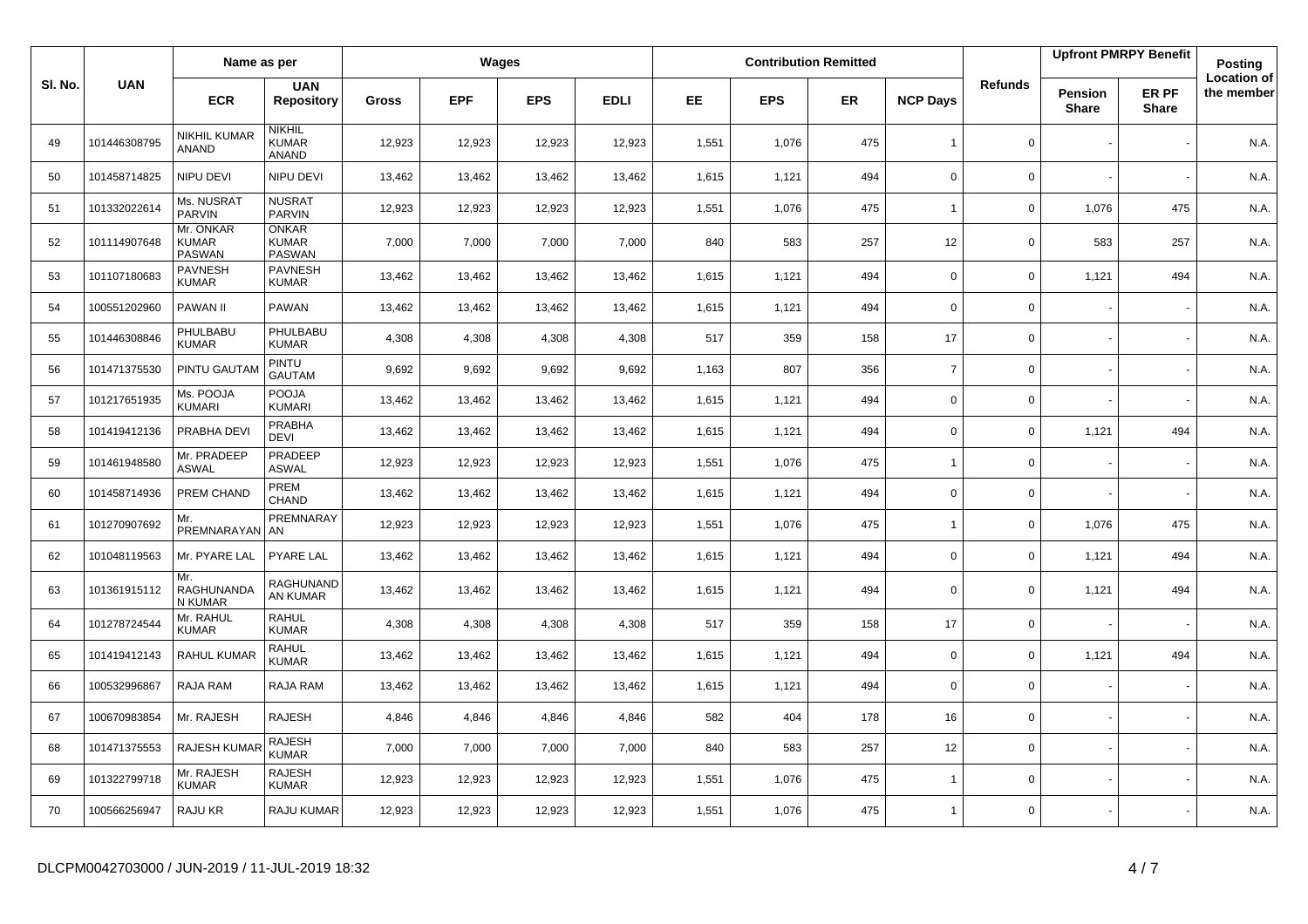|         |              | Name as per                                 |                                                |              | Wages      |            |             |       |            | <b>Contribution Remitted</b> |                          |                |                         | <b>Upfront PMRPY Benefit</b> | Posting                          |
|---------|--------------|---------------------------------------------|------------------------------------------------|--------------|------------|------------|-------------|-------|------------|------------------------------|--------------------------|----------------|-------------------------|------------------------------|----------------------------------|
| SI. No. | <b>UAN</b>   | <b>ECR</b>                                  | <b>UAN</b><br><b>Repository</b>                | <b>Gross</b> | <b>EPF</b> | <b>EPS</b> | <b>EDLI</b> | EE    | <b>EPS</b> | ER                           | <b>NCP Days</b>          | <b>Refunds</b> | Pension<br><b>Share</b> | <b>ER PF</b><br><b>Share</b> | <b>Location of</b><br>the member |
| 71      | 101386670379 | Mr. RAKESH<br><b>KUMAR</b><br><b>NAMDEV</b> | <b>RAKESH</b><br><b>KUMAR</b><br><b>NAMDEV</b> | 12,923       | 12,923     | 12,923     | 12,923      | 1,551 | 1,076      | 475                          | $\overline{1}$           | $\mathbf 0$    | 1,076                   | 475                          | N.A.                             |
| 72      | 100551205697 | <b>RAM KUMAR</b>                            | <b>RAM KUMAR</b>                               | 11,308       | 11,308     | 11,308     | 11,308      | 1,357 | 942        | 415                          | $\overline{4}$           | 0              |                         |                              | N.A.                             |
| 73      | 101419412087 | <b>RAM MOHAN</b>                            | <b>RAM MOHAN</b>                               | 13,462       | 13,462     | 13,462     | 13,462      | 1,615 | 1,121      | 494                          | $\mathbf 0$              | 0              | 1,121                   | 494                          | N.A.                             |
| 74      | 101471580037 | Mr. RAM ROOP                                | <b>RAM ROOP</b>                                | 5,385        | 5,385      | 5,385      | 5,385       | 646   | 449        | 197                          | 15                       | 0              |                         |                              | N.A.                             |
| 75      | 100474379243 | <b>RANI DEVI</b>                            | <b>RANI DEVI</b>                               | 13,462       | 13,462     | 13,462     | 13,462      | 1,615 | 1,121      | 494                          | $\mathbf 0$              | 0              |                         |                              | N.A.                             |
| 76      | 100532995380 | <b>RANJAN</b>                               | <b>RANJAN</b>                                  | 5,385        | 5,385      | 5,385      | 5,385       | 646   | 449        | 197                          | 15                       | 0              |                         |                              | N.A.                             |
| 77      | 101047105882 | Mr. RANJIT<br><b>KUMAR</b>                  | <b>RANJIT</b><br><b>KUMAR</b>                  | 4,846        | 4,846      | 4,846      | 4,846       | 582   | 404        | 178                          | 16                       | 0              |                         |                              | N.A.                             |
| 78      | 101419412162 | RAVI KUMAR                                  | <b>RAVI KUMAR</b>                              | 12,385       | 12,385     | 12,385     | 12,385      | 1,486 | 1,032      | 454                          | $\overline{2}$           | 0              |                         |                              | N.A.                             |
| 79      | 100732250016 | <b>RAVINDRA</b>                             | <b>RAVINDRA</b>                                | 12,923       | 12,923     | 12,923     | 12,923      | 1,551 | 1,076      | 475                          | $\overline{1}$           | 0              |                         |                              | N.A.                             |
| 80      | 100566255383 | RAVINDER                                    | RAVINDRA<br><b>RAUT</b>                        | 13,462       | 13,462     | 13,462     | 13,462      | 1,615 | 1,121      | 494                          | $\mathbf 0$              | 0              |                         |                              | N.A.                             |
| 81      | 101434517061 | Mrs. RINKI                                  | <b>RINKI</b>                                   | 11,308       | 11,308     | 11,308     | 11,308      | 1,357 | 942        | 415                          | $\overline{4}$           | 0              |                         |                              | N.A.                             |
| 82      | 101425163948 | Ms. RINKI                                   | <b>RINKI</b>                                   | 12,923       | 12,923     | 12,923     | 12,923      | 1,551 | 1,076      | 475                          | $\overline{1}$           | 0              | 1,076                   | 475                          | N.A.                             |
| 83      | 101217651926 | Mrs. RUBI<br>CHAUBE                         | <b>RUBI</b><br>CHAUBE                          | 12,923       | 12,923     | 12,923     | 12,923      | 1,551 | 1,076      | 475                          | $\overline{1}$           | 0              |                         |                              | N.A.                             |
| 84      | 101368264694 | Mrs. RUMA                                   | <b>RUMA</b>                                    | 13,462       | 13,462     | 13,462     | 13,462      | 1,615 | 1,121      | 494                          | $\mathbf 0$              | 0              | 1,121                   | 494                          | N.A.                             |
| 85      | 101419412094 | <b>SACHIN</b>                               | SACHIN                                         | 12,923       | 12,923     | 12,923     | 12,923      | 1,551 | 1,076      | 475                          |                          | 0              | 1,076                   | 475                          | N.A.                             |
| 86      | 100957444864 | <b>SACHIN KUMAR</b>                         | <b>SACHIN</b><br><b>KUMAR</b>                  | 8,615        | 8,615      | 8,615      | 8,615       | 1,034 | 718        | 316                          | 9                        | 0              |                         |                              | N.A.                             |
| 87      | 101458714958 | SADHANA                                     | SADHANA                                        | 13,462       | 13,462     | 13,462     | 13,462      | 1,615 | 1,121      | 494                          | $\mathbf 0$              | 0              |                         |                              | N.A.                             |
| 88      | 100551204373 | SANDEEP<br><b>SINGH</b>                     | SANDEEP<br><b>SINGH</b>                        | 13,048       | 13,048     | 13,048     | 13,048      | 1,566 | 1,087      | 479                          | 5                        | $\mathsf{O}$   |                         |                              | N.A.                             |
| 89      | 101175947257 | Mr. SANDEEP<br><b>SINGH</b>                 | SANDEEP<br><b>SINGH</b>                        | 5,385        | 5,385      | 5,385      | 5,385       | 646   | 449        | 197                          | 15                       | 0              | 449                     | 197                          | N.A.                             |
| 90      | 101202213980 | Mr. SANJAY<br><b>KUMAR</b>                  | SANJAY<br>KUMAR                                | 12,923       | 12,923     | 12,923     | 12,923      | 1,551 | 1,076      | 475                          | $\overline{\phantom{a}}$ | 0              |                         |                              | N.A.                             |
| 91      | 100671646096 | <b>SANJAY KUMAR</b>                         | SANJAY<br>KUMAR                                | 12,923       | 12,923     | 12,923     | 12,923      | 1,551 | 1,076      | 475                          |                          | 0              |                         |                              | N.A.                             |
| 92      | 100551204974 | SANJU                                       | SANJU                                          | 3,231        | 3,231      | 3,231      | 3,231       | 388   | 269        | 119                          | 19                       | 0              |                         |                              | N.A.                             |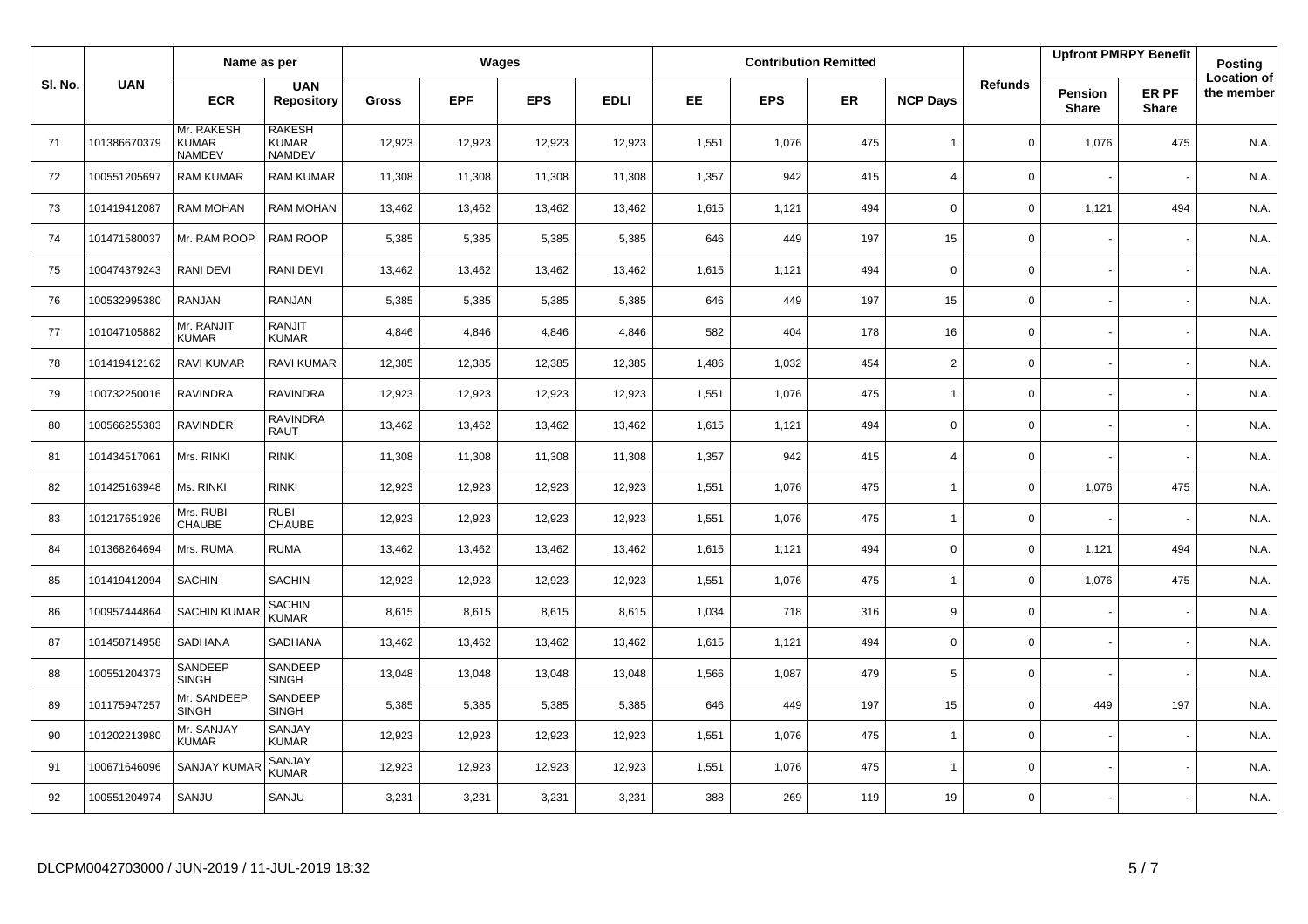|         |              | Name as per                              |                                                |              |            | Wages      |             |       |            | <b>Contribution Remitted</b> |                          |                |                                | <b>Upfront PMRPY Benefit</b> | <b>Posting</b>                   |
|---------|--------------|------------------------------------------|------------------------------------------------|--------------|------------|------------|-------------|-------|------------|------------------------------|--------------------------|----------------|--------------------------------|------------------------------|----------------------------------|
| SI. No. | <b>UAN</b>   | <b>ECR</b>                               | <b>UAN</b><br><b>Repository</b>                | <b>Gross</b> | <b>EPF</b> | <b>EPS</b> | <b>EDLI</b> | EE    | <b>EPS</b> | <b>ER</b>                    | <b>NCP Days</b>          | <b>Refunds</b> | <b>Pension</b><br><b>Share</b> | ER PF<br><b>Share</b>        | <b>Location of</b><br>the member |
| 93      | 100566256767 | <b>SANTOSH</b><br><b>KUMAR</b>           | <b>SANTOSH</b><br><b>KUMAR</b><br><b>VERMA</b> | 15,005       | 15,005     | 15,000     | 15,000      | 1,801 | 1,250      | 551                          | 2                        | 0              |                                |                              | N.A.                             |
| 94      | 100543117281 | Mr.<br>SARVENDRA<br><b>KUMAR</b>         | SARVENDRA<br><b>KUMAR</b>                      | 13,462       | 13,462     | 13,462     | 13,462      | 1,615 | 1,121      | 494                          | $\Omega$                 | $\mathbf 0$    |                                |                              | N.A.                             |
| 95      | 100957444919 | <b>SAVITRI</b>                           | <b>SAVITRI</b>                                 | 12,923       | 12,923     | 12,923     | 12,923      | 1,551 | 1,076      | 475                          | $\overline{\phantom{a}}$ | $\Omega$       | Deactivated                    | Deactivated                  | N.A.                             |
| 96      | 101446308822 | SAWAN<br><b>PASWAN</b>                   | SAWAN<br><b>PASWAN</b>                         | 10,769       | 10,769     | 10,769     | 10,769      | 1,292 | 897        | 395                          | 5                        | 0              |                                |                              | N.A.                             |
| 97      | 101220383335 | Mr. SHALU                                | <b>SHALU</b>                                   | 8,615        | 8,615      | 8,615      | 8,615       | 1,034 | 718        | 316                          | 9                        | 0              |                                |                              | N.A.                             |
| 98      | 101419412060 | <b>SHAMBHU</b><br><b>KUMAR</b><br>PASWAN | <b>SHAMBHU</b><br>KUMAR<br>PASWAN              | 12,395       | 12,395     | 12,395     | 12,395      | 1,487 | 1,033      | 454                          | 6                        | 0              |                                |                              | N.A.                             |
| 99      | 100919015837 | Mr. SHARWAN<br><b>KUMAR RAM</b>          | <b>SHARWAN</b><br><b>KUMAR RAM</b>             | 12,923       | 12,923     | 12,923     | 12,923      | 1,551 | 1,076      | 475                          | $\overline{1}$           | 0              | 1,076                          | 475                          | N.A.                             |
| 100     | 100634694845 | <b>SHIV NARAYAN</b>                      | <b>SHIV</b><br>NARAYAN                         | 13,462       | 13,462     | 13,462     | 13,462      | 1,615 | 1,121      | 494                          | $\Omega$                 | 0              |                                |                              | N.A.                             |
| 101     | 100915316972 | <b>SHRVAN</b><br><b>KUMAR</b><br>MANDAL  | <b>SHRVAN</b><br><b>KUMAR</b><br><b>MANDAL</b> | 13,462       | 13,462     | 13,462     | 13,462      | 1,615 | 1,121      | 494                          | $\mathbf 0$              | 0              |                                |                              | N.A.                             |
| 102     | 100511809084 | Mr. SONU<br><b>KUMAR GUPT/</b>           | SONU<br><b>KUMAR</b><br><b>GUPTA</b>           | 16,310       | 16,310     | 15,000     | 15,000      | 1,957 | 1,250      | 707                          | $\Omega$                 | 0              |                                |                              | N.A.                             |
| 103     | 100957444957 | <b>SONU KUMAR</b>                        | SONU<br><b>KUMAR SAH</b>                       | 12,923       | 12,923     | 12,923     | 12,923      | 1,551 | 1,076      | 475                          | $\overline{1}$           | 0              |                                |                              | N.A.                             |
| 104     | 101107180736 | <b>SUBHASH</b><br><b>CHANDRA</b>         | <b>SUBHASH</b><br><b>CHANDRA</b>               | 13,462       | 13,462     | 13,462     | 13,462      | 1,615 | 1,121      | 494                          | $\mathbf 0$              | 0              | 1,121                          | 494                          | N.A.                             |
| 105     | 100671056150 | SUDHA DEVI                               | SUDHA DEVI                                     | 13,462       | 13,462     | 13,462     | 13,462      | 1,615 | 1,121      | 494                          | $\mathbf 0$              | 0              |                                |                              | N.A.                             |
| 106     | 101471375548 | <b>SUMAN</b>                             | <b>SUMAN</b>                                   | 9,154        | 9,154      | 9,154      | 9,154       | 1,098 | 763        | 335                          | 8                        | 0              |                                |                              | N.A.                             |
| 107     | 101353790247 | Mr. SUMIT                                | <b>SUMIT</b>                                   | 13,462       | 13,462     | 13,462     | 13,462      | 1,615 | 1,121      | 494                          | $\mathbf 0$              | 0              |                                |                              | N.A.                             |
| 108     | 100566254674 | <b>SUNIL</b>                             | <b>SUNEEL</b>                                  | 13,462       | 13,462     | 13.462     | 13,462      | 1,615 | 1,121      | 494                          | $\mathbf 0$              | 0              |                                |                              | N.A.                             |
| 109     | 101291452645 | Mr. SUNIL                                | <b>SUNIL</b>                                   | 10,769       | 10,769     | 10,769     | 10,769      | 1,292 | 897        | 395                          | 5                        | 0              |                                |                              | N.A.                             |
| 110     | 101401962763 | Mr. SUNIL                                | <b>SUNIL</b>                                   | 13,462       | 13,462     | 13.462     | 13,462      | 1,615 | 1,121      | 494                          | $\Omega$                 | 0              |                                |                              | N.A.                             |
| 111     | 101193363027 | Mr. SURAJ<br><b>KUMAR</b>                | <b>SURAJ</b><br><b>KUMAR</b>                   | 12,385       | 12,385     | 12,385     | 12,385      | 1,486 | 1,032      | 454                          | $\overline{2}$           | 0              | 1,032                          | 454                          | N.A.                             |
| 112     | 101419412115 | <b>SURENDRA</b><br><b>KUMAR SINGH</b>    | <b>SURENDRA</b><br>KUMAR<br><b>SINGH</b>       | 13,462       | 13,462     | 13,462     | 13,462      | 1,615 | 1,121      | 494                          | $\mathbf 0$              | 0              |                                |                              | N.A.                             |
| 113     | 101401265528 | <b>SURUCHI</b>                           | <b>SURUCHI</b>                                 | 13,462       | 13,462     | 13,462     | 13,462      | 1,615 | 1,121      | 494                          | $\Omega$                 | 0              | 1,121                          | 494                          | N.A.                             |